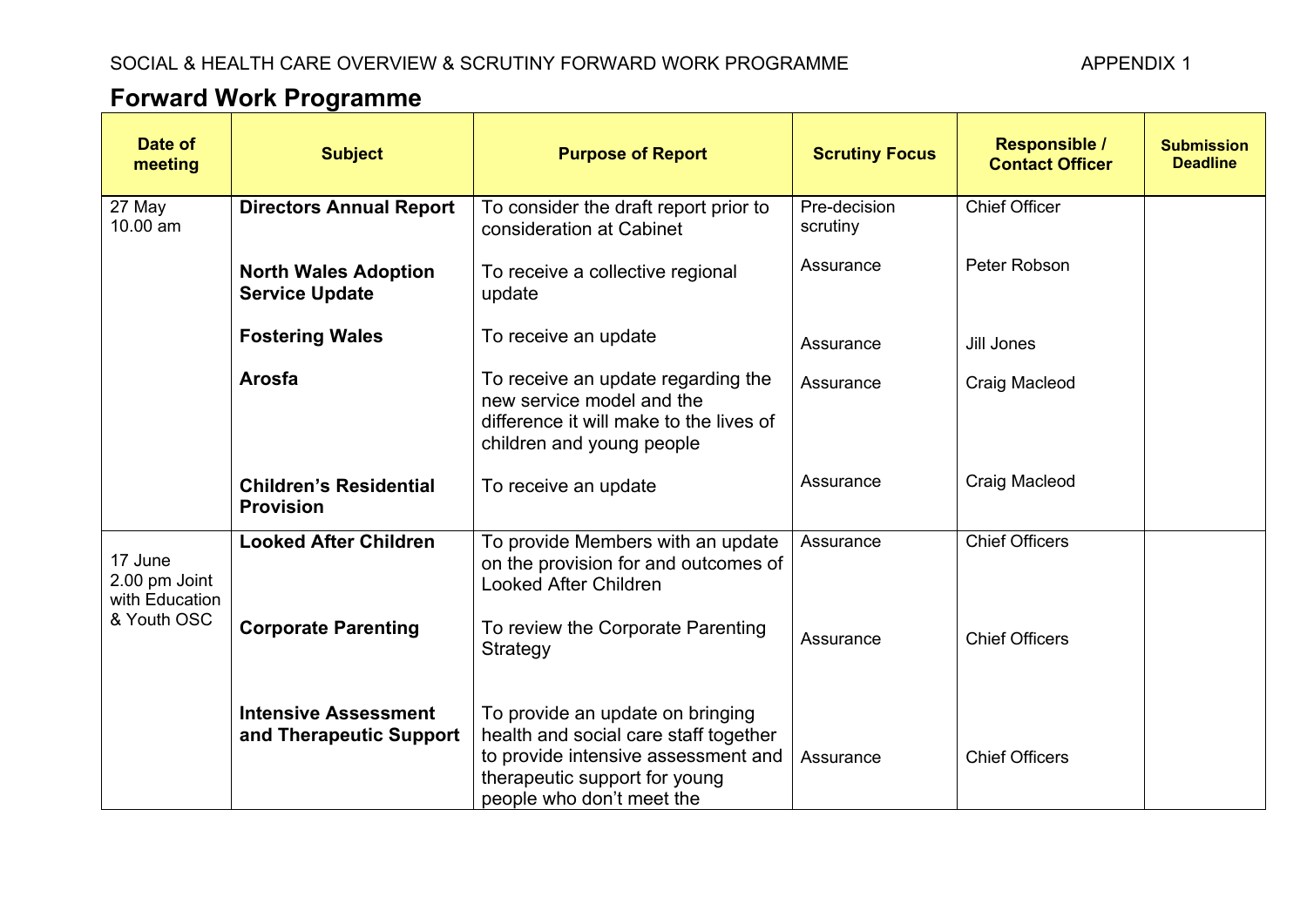## SOCIAL & HEALTH CARE OVERVIEW & SCRUTINY FORWARD WORK PROGRAMME APPENDIX 1

|                    |                                                           | thresholds for CAMHS.                                                                                                                |           |                       |  |
|--------------------|-----------------------------------------------------------|--------------------------------------------------------------------------------------------------------------------------------------|-----------|-----------------------|--|
|                    | <b>Multi Systematic Therapy</b><br><b>Project</b>         | To provide an update on the Project.                                                                                                 | Assurance | <b>Chief Officers</b> |  |
|                    | Safeguarding in<br><b>Education</b>                       | To provide Members with an update<br>on the discharge of statutory<br>safeguarding duties in schools and<br>the Education portfolio. | Assurance | <b>Chief Officers</b> |  |
|                    | <b>Additional Learning</b><br><b>Needs Transformation</b> | To provide Members with an update<br>on the Authority's implementation<br>plan and any national/regional<br>updates                  | Assurance | <b>Chief Officers</b> |  |
|                    | <b>Corporate Parenting</b>                                | To review the Corporate Parenting<br>Strategy                                                                                        | Assurance | <b>Chief Officer</b>  |  |
| 1 July<br>10.00 am | <b>Year-end Council Plan</b><br><b>Monitoring Report</b>  | To enable members to fulfil their<br>scrutiny role in relation to<br>performance monitoring.                                         | Assurance | Facilitator           |  |
|                    | <b>Directors Annual Report</b>                            | To consider the final draft                                                                                                          | Assurance | <b>Chief Officer</b>  |  |
|                    | <b>Overview of Early Years</b><br>- Key Achievements      | To provide members with an update                                                                                                    | Assurance | <b>Gail Bennett</b>   |  |